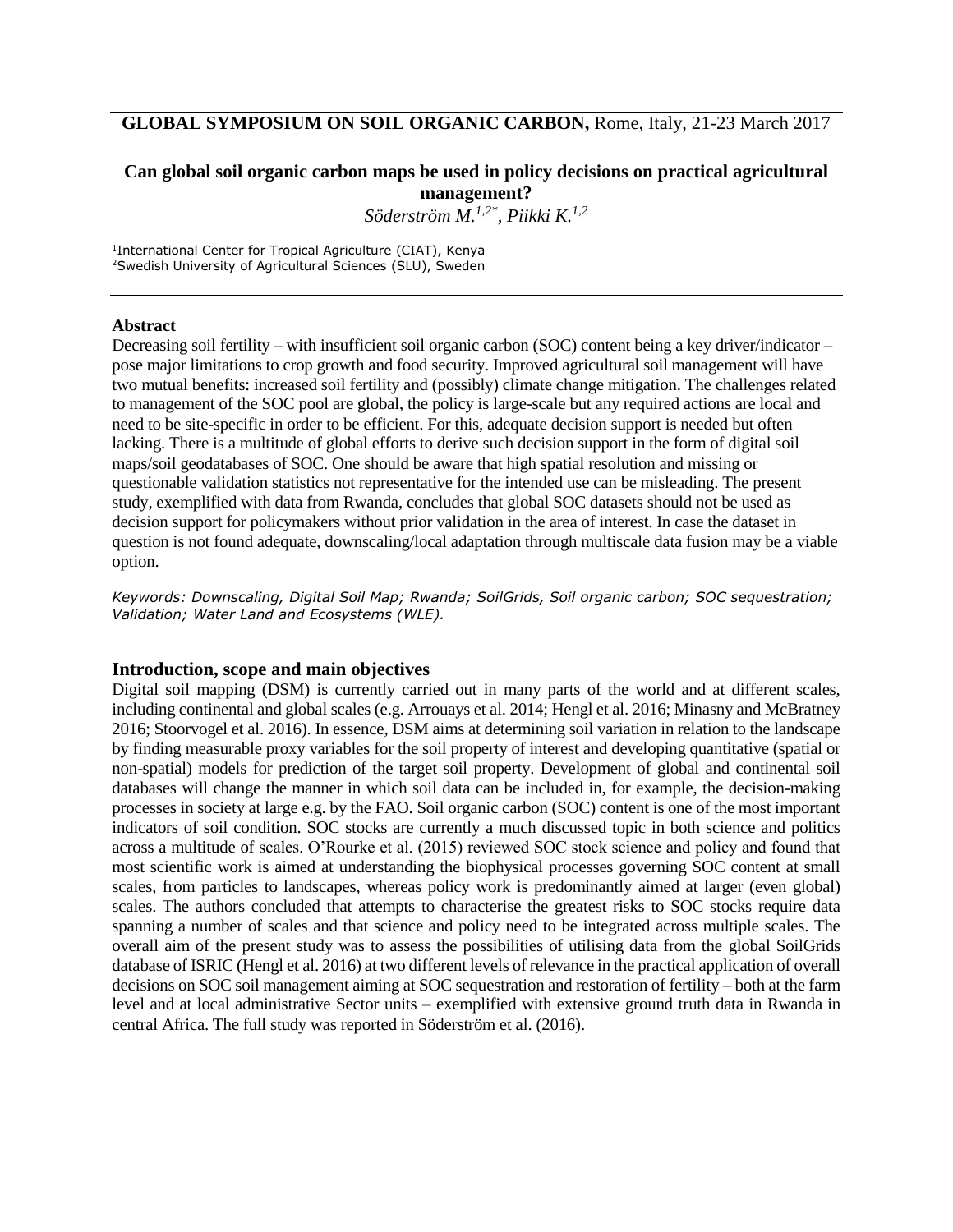## **Methodology**

SoilGrids (ISRIC – World Soil Information, Wageningen) is currently the most detailed (in terms of spatial resolution;  $250 \times 250$  m<sup>2</sup>) global soil database. It includes predictions on SOC content as well as a number of other soil properties, e.g. texture, bulk density, pH and cation exchange capacity (CEC), at up to seven soil depths (0, 5, 15, 30, 60, 100 and 200 cm). The basis for the predictions in Africa is a set of about 28 000 soil observations distributed throughout the continent, combined with a set of covariates (Hengl et al. 2016). For the purposes of the present study, two independent datasets of agricultural land in Rwanda were compared with SOC data from SoilGrids to assess the usefulness of SoilGrids for SOC mapping at three scales: averages for country, sector administrative units, and smallholder farms.

All data used represented the SOC content in the topsoil. We used 800 soil analyses distributed over agricultural land in Rwanda (about 1.2 million ha) as the "ground truth". Each sample represented one smallholder farm of  $\sim 0.5$ -1.0 ha. In addition we had another independent reference dataset consisting of 100 soil analyses from similar smallholder farms randomly distributed over Rwanda.

Averages for the administrative sector units were judged as being a suitable working level from an advisory service perspective and also a potentially realistic unit size for use of the SoilGrids data. Administrative sectors are the third level of administrative subdivision in Rwanda. They differ in size, but on average they cover about 50 km<sup>2</sup>. There were 392 sectors part of which was classified as agricultural land.

Regression kriging (Odeh et al. 1995) was used in order to investigate whether it was possible to apply a simple approach to locally adapt, or downscale, the SoilGrids SOC maps using a number of available local soil analyses. Comparisons between independent observations and predicted values in different types of maps were done to validate the different mapping methods. The coefficient of determination  $(r^2)$ , which the correlation between map data and ground truth can be inferred and the mean absolute error (MAE), which is a measure of the error magnitude, were used for validation.

## **Results**

## **Country average SOC**

The average SOC content in agricultural soils of Rwanda according to SoilGrids was about 25% higher than that based on the ground truth soil dataset of 800 soil samples (31 compared with  $25 \text{ g C kg}^{-1}$ ). The 100 reference samples randomly distributed in the country produced similar summary statistics as the full ground truth dataset. In other words, a national average based on 100 samples was in this case a more accurate option than an average based on the SoilGrids map.

## **Sector average SOC**

Directly estimating SOC content for different administrative sectors using SoilGrids did not work very well either ( $r^2 = 0.05$ , MAE = 11g C kg<sup>-1</sup>). Downscaling the SoilGrids data by regression kriging using the 100 reference soil analyses reduced the errors and augmented the correlation to the ground truth dataset of 800 samples ( $r^2 = 0.33$  and MAE = 5 g C kg<sup>-1</sup>).

#### **Smallholder farm average SOC**

Farm average SOC content was poorly correlated to the ground truth data ( $r^2 = 0.05$ ; MAE = 13 g C kg<sup>-1</sup>). Interpolation (ordinary kriging) using as few as 100 samples reduced the MAE by 50% (6.5 g C kg<sup>-1</sup>). However, by applying the regression kriging approach for local adaptation and combining100 samples with the SoilGrids data an even lower MAE (6.1 g C kg-1) was achieved and a substantially higher  $r^2$  (0.16 vs. 0.05). Using more samples further reduced MAE and elevated  $r^2$ .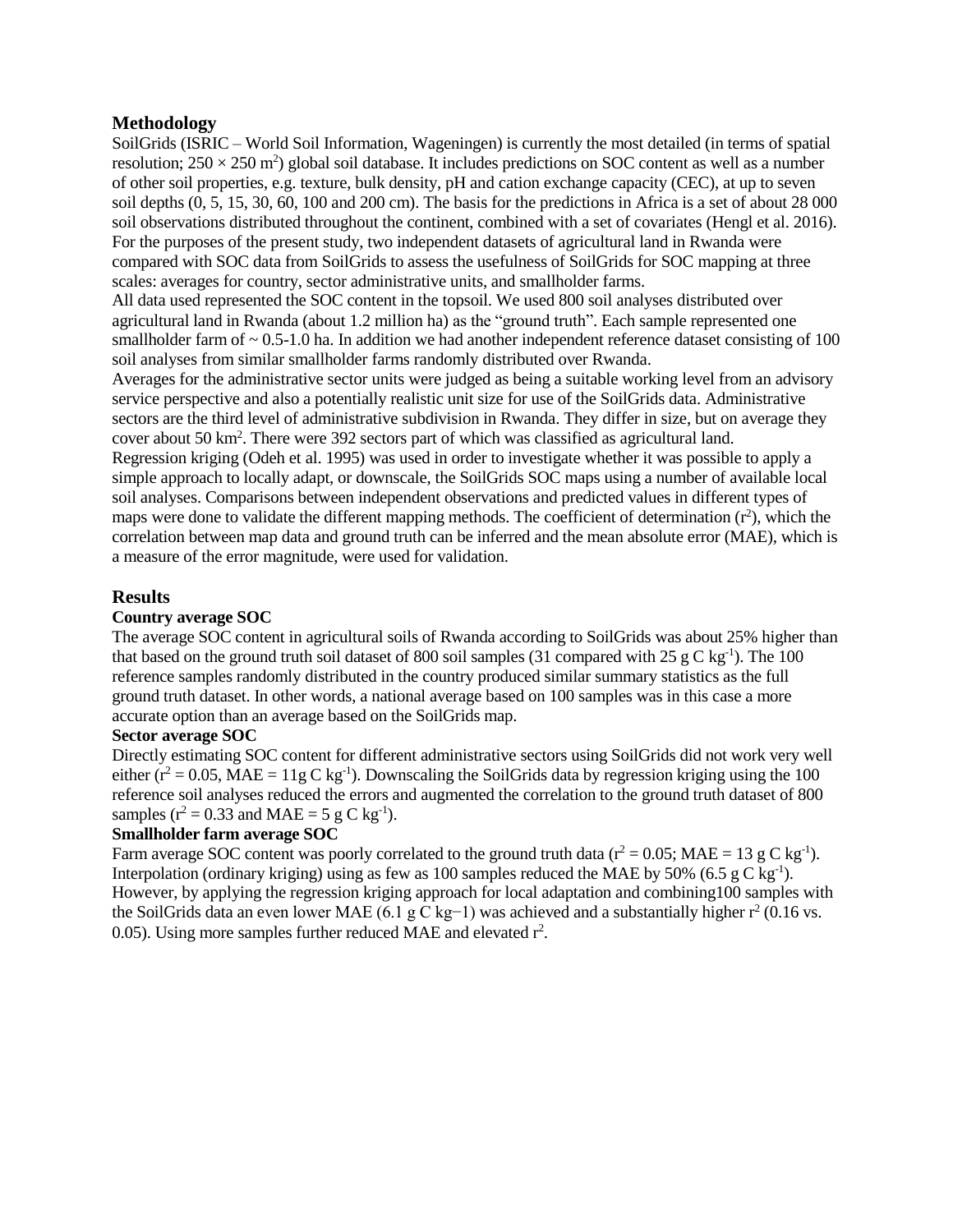

**Fig. 1: Soil organic carbon (SOC) content in agricultural land in different administrative sectors of Rwanda. Sector averages of SOC content estimated from a) SoilGrids, b) Downscaling SoilGrids with 100 local soil samples using regression kriging. This procedure for local adaptation considerably improved the SoilGrids map (Söderström et al. 2016)**

#### **Discussion**

Digital soil mapping has revolutionized the manner in which detailed maps of soil properties can be produced. By combining soil reference data with detailed data sets of auxiliary information in predictive modelling, maps of soil properties covering vast areas can be generated. From a non-experienced user's perspective, or indeed from the perspective of developers of guidelines and policies, it may be reasonable to believe that information derived from renowned research organizations can be trusted and applied. Defourny et al. (2012) reported that in many global land-cover applications, the quality and accuracy of the land-cover maps used are not considered. Instead, it is up to the potential user to assess whether the map is appropriate for the application. It has been reported that more than one-third of 90 DSM studies included in a review (Grunwald 2009) were not validated at all. In addition, validations can easily be misunderstood and misinterpreted since reported uncertainties heavily depend on the manner in which the validations were performed. We have shown that SOC in the topsoil as portrayed in the SoilGrids database was poorly correlated to independent extensive datasets covering the agricultural land of Rwanda ( $r^2 = 0.05$ ; MAE 13 g C kg-1 ). However, through combining a reasonably low number of local soil samples with the SoilGrids database it was possible to downscale the SoilGrid database to perform better. The same approach was tested also in other areas in western Kenya and northern Namibia and the results (to be published) follow the same trend.

#### **Conclusions**

We conclude that use of global soil databases on SOC should not be applied for regional or local estimates without any reference samples with which to compare. High spatial resolution in a continental data set can be misleading; it is normally only the framework upon which the predictions are made, rather than the resolution of potential applications. In order to prevent inadvertent misuse of published soil data, the DSM community must help users assess whether the map data are appropriate for their intended use. Validations should challenge the predictions – this is unfortunately often not the case. If a large-extent map is found to be too coarse for a specific application (e.g. estimates of SOC sequestration), downscaling and local adaptation may be possible if a number of additional soil observations are available. We recommend further studies on approaches for local improvement of global and continental data sets and call for innovative ideas on how map uncertainties can be made accessible and understandable to general users.